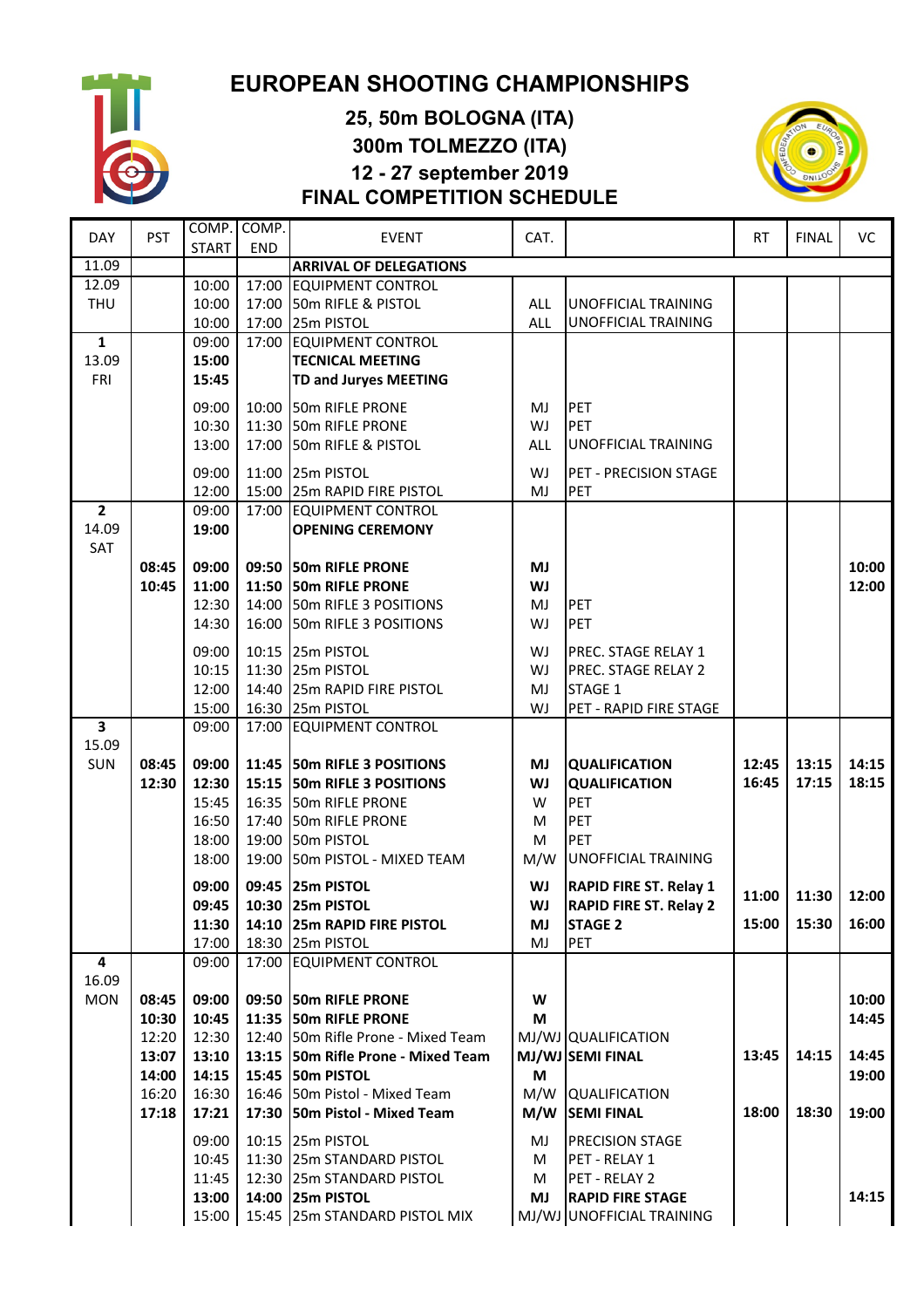| <b>DAY</b>     | <b>PST</b> |              | COMP. COMP. |                                    | CAT.       |                               |       |              | VC    |
|----------------|------------|--------------|-------------|------------------------------------|------------|-------------------------------|-------|--------------|-------|
|                |            | <b>START</b> | END         | <b>EVENT</b>                       |            |                               | RT.   | <b>FINAL</b> |       |
|                |            | 15:00        |             | 15:45 25m STANDARD PISTOL          | MJ         | PET                           |       |              |       |
| 5              |            | 09:00        |             | 17:00 EQUIPMENT CONTROL            |            |                               |       |              |       |
| 17.09          |            |              |             |                                    |            |                               |       |              |       |
| <b>TUE</b>     | 08:50      | 09:00        |             | 09:10 50m Rifle Prone - Mixed Team |            | M/W   QUALIFICATION           |       |              |       |
|                | 10:12      | 10:15        |             | 10:20 50m Rifle Prone - Mixed Team |            | M/W SEMI FINAL                | 11:00 | 11:30        | 12:00 |
|                |            | 12:00        |             | 13:00 50m Pistol - Mixed Team      | MJ/WJ PET  |                               |       |              |       |
|                |            | 14:00        |             | 15:30 50m RIFLE                    | <b>ALL</b> | <b>UNOFFICIAL TRAINING</b>    |       |              |       |
|                |            |              |             |                                    |            |                               |       |              |       |
|                |            | 09:00        |             | 10:30 25m STANDARD PISTOL          | MJ         |                               |       |              | 10:45 |
|                |            | 11:00        |             | 12:30 25m STANDARD PISTOL          | M          | <b>RELAY 1</b>                |       |              | 14:15 |
|                |            | 12:30        |             | 14:00 25m STANDARD PISTOL          | M          | <b>RELAY 2</b>                |       |              |       |
|                |            | 15:00        |             | 25m STANDARD PISTOL MIX            |            | MJ/WJ QUALIFICATION           |       |              |       |
|                |            | 16:00        |             | <b>25m STANDARD PISTOL MIX</b>     |            | MJ/WJ SEMI FINAL              | 17:00 | 17:30        | 18:00 |
| 6              |            | 09:00        |             | 17:00 EQUIPMENT CONTROL            |            |                               |       |              |       |
| 18.09          |            |              |             |                                    |            |                               |       |              |       |
| WED            |            | 09:00        |             | 10:00 50m PISTOL                   | MJ         | PET                           |       |              |       |
|                |            | 10:30        | 12:30       | 50m RIFLE                          | M/W        | <b>UNOFFICIAL TRAINING</b>    |       |              |       |
|                | 12:50      | 13:00        |             | 50m Pistol - Mixed Team            |            | MJ/WJ QUALIFICATION           |       |              |       |
|                | 13:47      | 13:50        |             | <b>50m Pistol - Mixed Team</b>     |            | MJ/WJ SEMI FINAL              | 14:30 | 15:00        | 15:30 |
|                |            | 09:00        |             | 12:00 25m PISTOL                   | W          | <b>UNOFFICIAL TRAINING</b>    |       |              |       |
|                |            | 13:00        | 16:00       | 25m RAPID FIRE PISTOL              | M          | <b>UNOFFICIAL TRAINING</b>    |       |              |       |
| $\overline{7}$ |            | 09:00        |             | 17:00 EQUIPMENT CONTROL            |            |                               |       |              |       |
| 19.09          |            |              |             |                                    |            |                               |       |              |       |
| <b>THU</b>     | 08:45      | 09:00        |             | 10:30 50m PISTOL                   | MJ         |                               |       |              | 10:45 |
|                |            | 11:30        | 13:30       | 50m RIFLE 3 POSITIONS              | M          | <b>PET</b>                    |       |              |       |
|                |            | 14:00        |             | 16:00 50m RIFLE                    | M/W        | UNOFFICIAL TRAINING           |       |              |       |
|                |            |              |             |                                    |            |                               |       |              |       |
|                |            | 09:00        | 11:00       | 25m PISTOL                         | W          | PET - PRECISION STAGE         |       |              |       |
|                |            | 12:00        |             | 15:00 25m RAPID FIRE PISTOL        | M          | PET                           |       |              |       |
| 8              |            | 09:00        |             | 17:00 EQUIPMENT CONTROL            |            |                               |       |              |       |
| 20.09          |            |              |             |                                    |            |                               |       |              |       |
| <b>FRI</b>     | 08:45      | 09:00        |             | 11:45 50m RIFLE 3 POSITIONS        | M          | <b>QUALIFICATION</b>          |       |              |       |
|                |            | 12:30        |             | 14:30 50m RIFLE 3 POSITIONS        | W          | PET                           |       |              |       |
|                |            | 09:00        |             | 10:15 25m PISTOL                   | W          | PREC. STAGE RELAY 1           |       |              |       |
|                |            | 10:15        |             | 11:30 25m PISTOL                   | W          | PREC. STAGE RELAY 2           |       |              |       |
|                |            | 12:00        |             | 16:05 25m RAPID FIRE PISTOL        | M          | STAGE 1                       |       |              |       |
|                |            | 16:30        |             | 18:00 25m PISTOL                   | W          | PET - RAPID FIRE STAGE        |       |              |       |
| 9              |            | 09:00        |             | 16:00 EQUIPMENT CONTROL            |            |                               |       |              |       |
| 21.09          |            |              |             |                                    |            |                               |       |              |       |
| SAT            | 08:45      | 09:00        |             | 11:45 50m RIFLE 3 POSITIONS        | W          | <b>QUALIFICATION</b>          | 12:15 | 12:45        | 13:30 |
|                |            |              |             | <b>50m RIFLE 3 POSITIONS</b>       | M          | <b>FINAL</b>                  | 13:45 | 14:15        | 15:00 |
|                |            |              |             |                                    |            |                               |       |              |       |
|                |            | 09:00        |             | 10:00 25m PISTOL                   | W          | <b>RAPID FIRE ST. Relay 1</b> | 15:15 | 15:45        | 16:15 |
|                |            | 10:00        |             | 11:00 25m PISTOL                   | W          | <b>RAPID FIRE ST. Relay 2</b> |       |              |       |
|                |            | 11:30        |             | 15:35 25m RAPID FIRE PISTOL        | M          | <b>STAGE 2</b>                | 16:30 | 17:00        | 17:30 |
|                |            | 16:00        |             | 17:00 25m STANDARD PISTOL MIX      | M/W        | PET                           |       |              |       |
| 10             |            | 09:00        |             | 15:00 EQUIPMENT CONTROL            |            |                               |       |              |       |
| 22.09          |            |              |             |                                    |            |                               |       |              |       |
| <b>SUN</b>     |            | 09:00        |             | 25m STANDARD PISTOL MIX            |            | M/W QUALIFICATION REL.1       |       |              |       |
|                |            | 10:00        |             | 25m STANDARD PISTOL MIX            | M/W        | QUALIFICATION REL.2           |       |              |       |
|                |            | 11:00        |             | <b>25m STANDARD PISTOL MIX</b>     | M/W        | <b>SEMI FINAL</b>             | 12:00 | 12:30        | 13:00 |
|                |            | 14:00        |             | 15:15 25m CENTRE FIRE PISTOL       | М          | PET - PREC. STAGE             |       |              |       |
|                |            | 15:30        | 16:30       | 25m CENTRE FIRE PISTOL             | M          | PET - RAPID FIRE STAGE        |       |              |       |
|                |            |              |             |                                    |            |                               |       |              |       |
|                |            | 10:00        |             | 11:00 300m RIFLE PRONE             | M          | PET - ELIMINATION 1           |       |              |       |
|                |            | 11:30        | 12:30       | 300m RIFLE PRONE                   | M          | PET - ELIMINATION 2           |       |              |       |
|                |            | 13:00        |             | 14:00 300m RIFLE PRONE             | W          | PET - ELIMINATION 1           |       |              |       |
|                |            | 14:30        |             | 15:30 300m RIFLE PRONE             | W          | PET - ELIMINATION 2           |       |              |       |
|                |            | 16:00        |             | 17:00 300m MIXED STANDING          | M/W        | PET                           |       |              |       |
|                |            |              |             |                                    |            |                               |       |              |       |